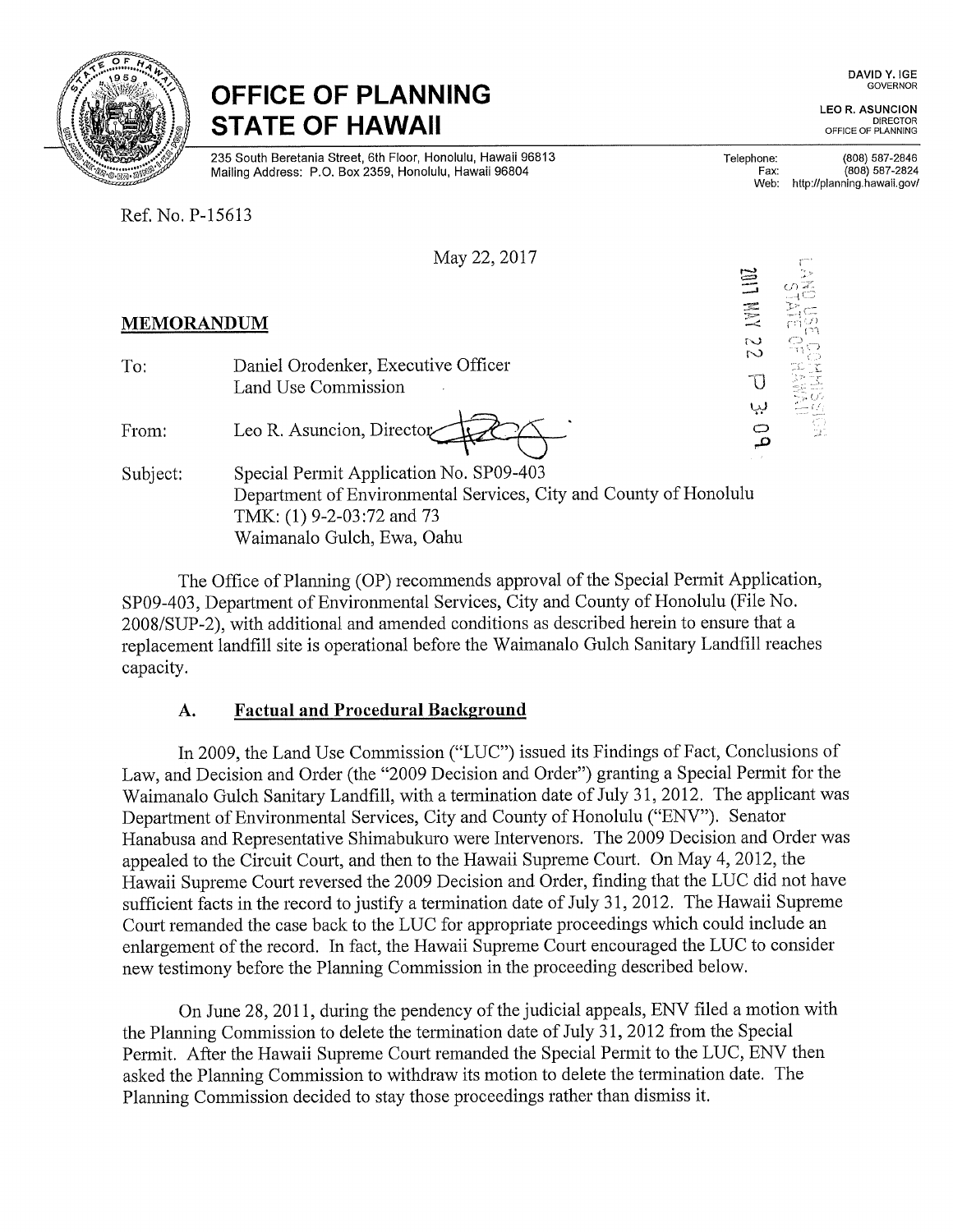On October 8, 2012, the LUC remanded the matter to the Planning Commission to consolidate the two proceedings, update the record, decide on the Special Permit, and then send its decision and the updated record back to the LUC.

On May 1, 2017, the City and County of Honolulu Planning Commission ("City PC") transmitted its Findings of Fact, Conclusions of Law, and Decision and Order ("City PC Decision and Order") to the LUC, having completed its review and decision-making and consolidation of the hearing records of two Special Permit Applications for the Waimanalo Gulch Sanitary Landfill ("WGSL").

Pursuant to HRS § 205-6(d), Special Permits on land areas greater than 15 acres are also subject to approval by the LUC. The LUC may impose additional restrictions as may be necessary or appropriate in granting the approval.

## B. Issues of Concern

Special Permit Guidelines. The WGSL is a non-permitted use within the State Agricultural District. Pursuant to HRS § 205-6, county planning commissions may permit certain "unusual and reasonable uses" within the Agricultural and Rural Districts other than those for which the district is classified. The criteria for determining "unusual and reasonable" uses are the guidelines established in HAR § 15-15-95, which are reflected in § 2-45 of the City PC Rules regarding Special Use Permits.

Relative to these guidelines, OP concurs with the City PC's conclusions that (a) the use is not contrary to the objectives sought to be accomplished by HRS Chapters 205 and 205A and the LUC rules, (b) would not adversely affect surrounding property as long as operated in accordance with governmental approvals and requirements, and mitigation measures are implemented in accordance with the Applicant's representations in the 2008 Final Environmental Impact Statement, and (c) that the land on which the WGSL is located is unsuited for agricultural purposes. OP notes that the site has underlying soils of poor quality, is designated as a landfill on the City's Development Plan Public Facilities Map, and the site serves a vital public health need.

Importance of the WGSL The City PC Decision and Order, in Findings of Fact ("FoF") 93 cites that the WGSL is the only public Municipal Solid Waste ("MSW") facility on Oahu and the only repository for the ash produced by the HPOWER refuse burning and power generating facility. HPOWER supplies approximately 7% of Oahu's electricity (FoF 58), and the Department of Health ("DOH"), as a condition of the HPOWER permit, requires a disposal alternative  $-$  a landfill  $-$  as a contingency for routine maintenance, natural disasters, and emergencies (FoF 61).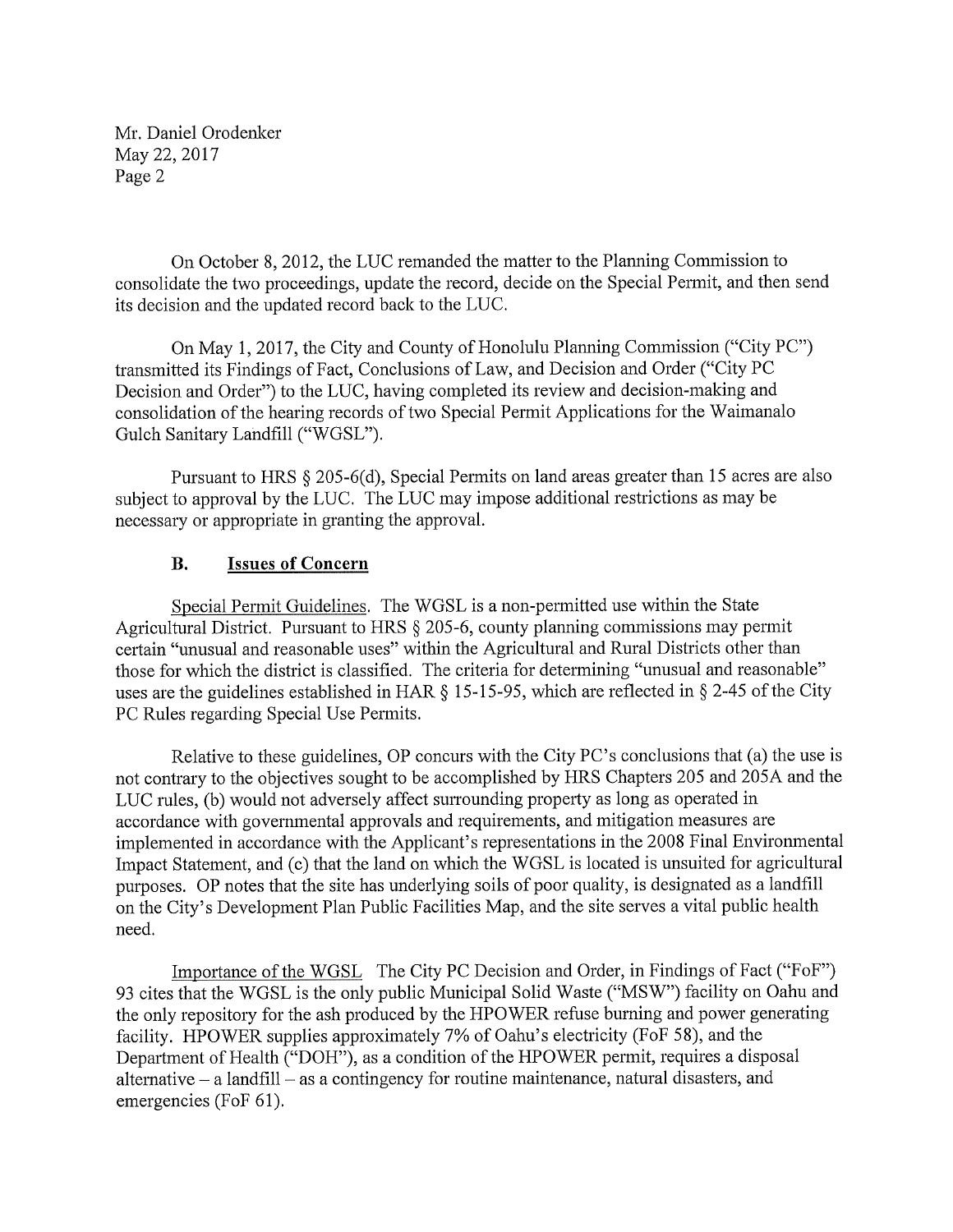Need for an Alternative Landfill Site. In FoF 92, the DOH cites that Oahu needs a landfill, that WGSL is the only landfill for MSW and ash, and that shutting down the landfill before other options are available will endanger public health. FoF 38 to 51 document the City's efforts to identify an alternative landfill site, including commissioning a site selection study and formation of a site selection committee. To-date, however, an alternative landfill site to the WGSL has not been identified. FoF 52 and 53 note that even after the City selects a new landfill site, it will take ENV more than seven years to complete the tasks necessary to start operations at a new site, including the preparation of an EIS, acquisition of the landfill site, obtaining funding, and undertaking engineering and construction and land use approvals.

The City has made significant and commendable efforts to divert and reduce MSW disposal at the landfill, including material and green waste recycling programs, the addition of a third boiler to the HPOWER facility which allows burning bulky items, sewage sludge, and improved metals recovery. However, the City acknowledges that there are no new technologies with proven reliability that would completely eliminate the need for a landfill (See FoF 57).

### C. Recommendation

As the only available landfill for the disposal of MSW and ash, the importance and need for the WGSL is unquestionable. The City PC record is unclear, however, as to the estimated date when the landfill will reach its capacity. Given the seven plus year timeframe required to identify, procure and prepare a suitable replacement landfill site, it is important to monitor the timing of when the landfill's capacity will be reached, to assure that the replacement landfill site will be ready and available. The WGSL has been in operation since 1989, has subsequently required expansion inland, such that maximum capacity of the site could be attained at some point in the near future.

OP supports the City PC Decision and Order relative to the deletion of Condition 14 and the additional conditions imposed on the Applicant, including the firm date established for selection of an alternative landfill site. We believe, however, that further modifications are required to ensure that a replacement landfill site will be operationally ready before the WGSL reaches capacity. OP acknowledges the difficulty in determining a closure date given the ongoing efforts to further divert MSW and ash from the landfill. We recommend, therefore, that while the City secures the replacement landfill site, it is mindful of the projected date at which the WGSL will reach capacity.

Upon selection of the replacement landfill site, the Applicant should commence with acquiring the site or otherwise obtaining site control as necessary, preparing the EIS through to final acceptance, and procuring the required land use approvals. Although the extent of commencement is not described, what is most important is that the City initiates the work for a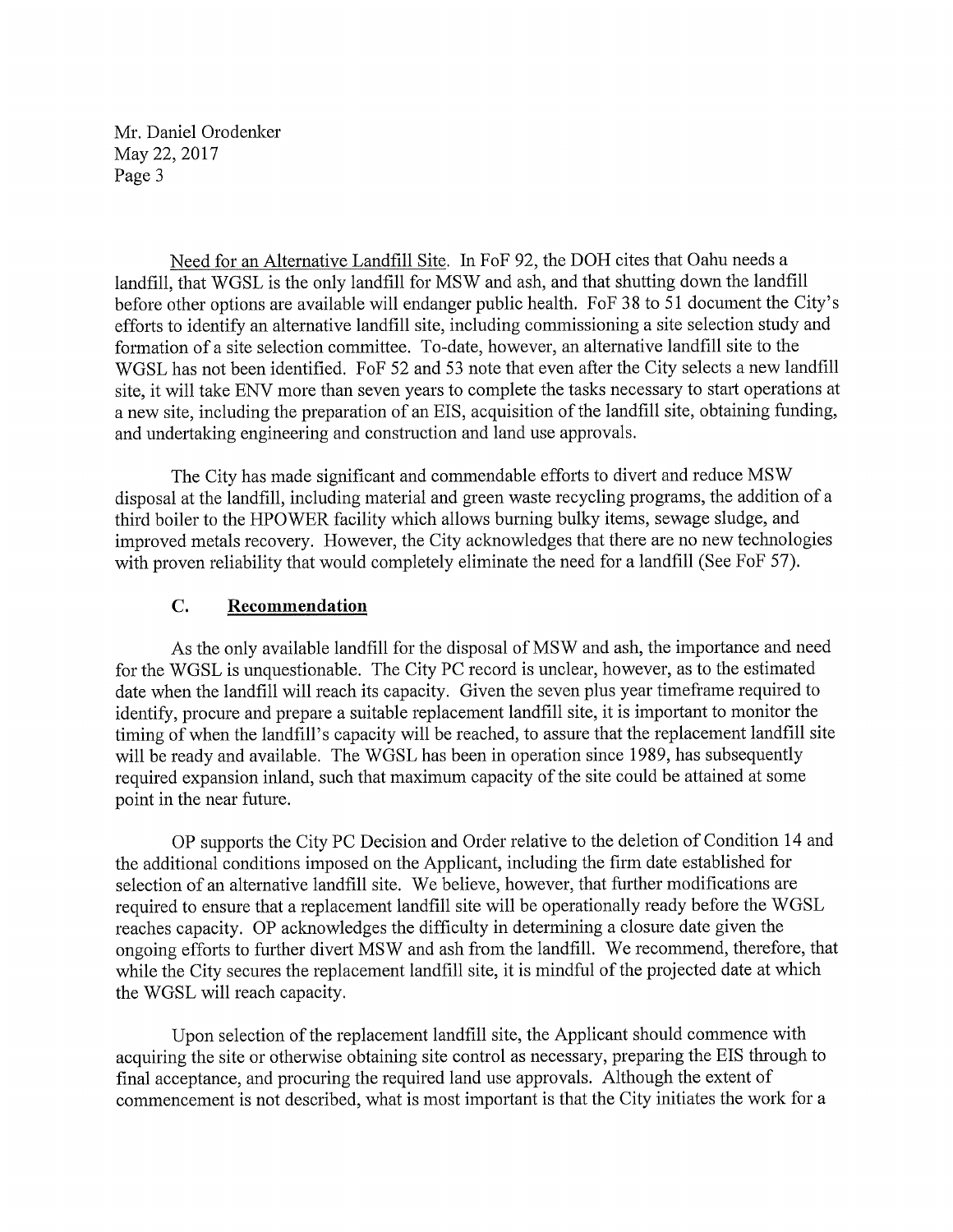replacement landfill site rather than placing the replacement site identification on a shelf until some unspecified and indeterminate date. When it is determined that the estimated remaining capacity for either the MSW or ash cells is seven (7) years, the Applicant should proceed with engineering and site work to assure the availability of the site when WGSL reaches capacity. This may initially be limited to site grading and ancillary structures (e.g., scale house, infrastructure). DOH recommends that the landfill liner system not be constructed too soon and be left exposed or unattended for an extended period of time. This amendment will give the City a cushion of one to three years at most, and possibly less, to ensure that a replacement landfill site is ready before WGSL reaches capacity. Compare FoF 52 (it will take more than seven years to complete the tasks necessary to start operations at the new site) with FoF 53 (it will take one to three years to complete documents and obtain approvals). Given the possible delays on any construction project and the evidentiary record in this case, the requirement to initiate site work seven years before WGSL reaches capacity is reasonable.

Accordingly and in consultation with the DOH, the following amendments are proposed to the City PC's additional conditions of approval (new or revised text underlined).

"1. The Applicant shall provide semi-annual reports to the Planning Commission and the LUC regarding (a) the status of the efforts to identify and develop a new landfill site on O'ahu, (b) the WGSL's operations, including gas monitoring, (c) the ENV's compliance with the conditions imposed herein, (d) the landfill's compliance with its Solid Waste Management Permit and all applicable federal and state statutes, rules and regulations, including any notice of violation and enforcement actions regarding the landfill, (e) the City's efforts to use alternative technologies, (f) the extent to which waste is being diverted from the landfill, including the estimated number of tons of ash and number of tons of Municipal Solid Waste (MSW) being disposed at WGSL in the reporting period, and estimated number of tons of MSW diverted from WGSL in the reporting period, (g) estimated years remaining in landfill capacity (MSW and ash) based on current disposal and diversion rate and site design, and (h) any plans or funding arrangements that are being considered by the Honolulu City Council or the City Administration for activities that would further divert waste from the landfill.

2. Public health and safety conditions: If the landfill releases waste or leachate, the ENV must immediately (a) notify the surrounding community, including the Makakilo/Kapolei/Honokai Hale, Waianae Coast and Nanakuli-Maili Neighborhood Boards, Intervenors Schnitzer Steel Hawaii Corp., Ko Olina Community Association, Maile Shimabukuro and Colleen Hanabusa and (b) take remedial actions to clean up the waste and to keep the waste from spreading. Such remedial actions shall include, but shall not be limited to, placing debris barriers and booms at the landfill's shoreline outfall to prevent waste from spreading into the ocean.